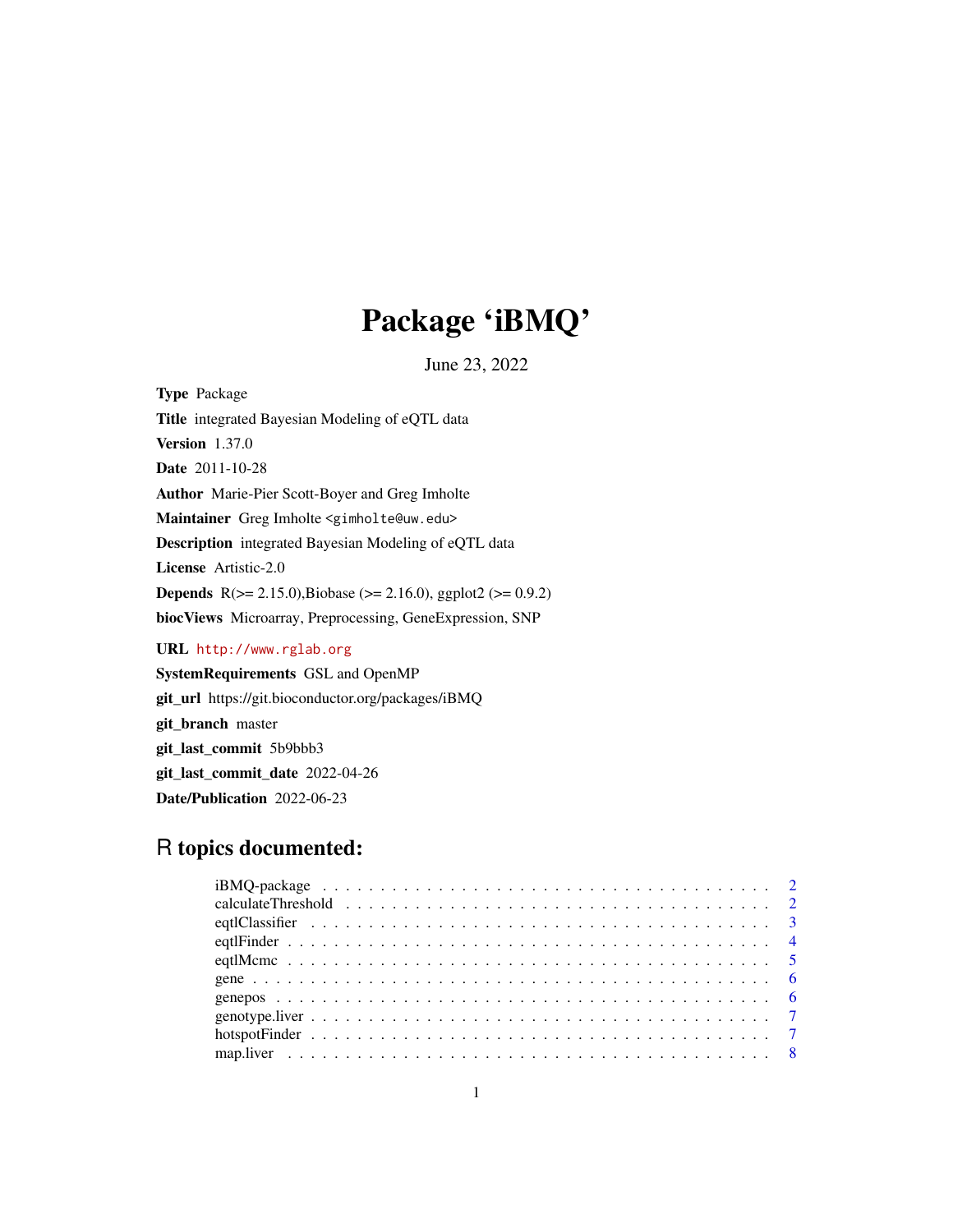## <span id="page-1-0"></span>2 calculateThreshold

| Index |  |  |  |  |  |  |  |  |  |  |  |  |  |  |  |  |  |  |  |
|-------|--|--|--|--|--|--|--|--|--|--|--|--|--|--|--|--|--|--|--|
|       |  |  |  |  |  |  |  |  |  |  |  |  |  |  |  |  |  |  |  |
|       |  |  |  |  |  |  |  |  |  |  |  |  |  |  |  |  |  |  |  |
|       |  |  |  |  |  |  |  |  |  |  |  |  |  |  |  |  |  |  |  |
|       |  |  |  |  |  |  |  |  |  |  |  |  |  |  |  |  |  |  |  |
|       |  |  |  |  |  |  |  |  |  |  |  |  |  |  |  |  |  |  |  |

| iBMO-package | <i>iBMO</i> : An Integrated Hierarchical Bayesian Model for Multivariate<br>eQTL Mapping |
|--------------|------------------------------------------------------------------------------------------|
|              |                                                                                          |

## Description

This method is designed to detect expression QTLs (eQTLs) by incorporating genotypic and gene expression data into a single model while 1) specifically coping with the high dimensionality of eQTL data (large number of genes), 2) borrowing strength from all gene expression data for the mapping procedures, and 3) controlling the number of false positives to a desirable level.

| calculateThreshold | Calculate PPA significance threshold leading to a desired false dis- |
|--------------------|----------------------------------------------------------------------|
|                    | covery rate                                                          |

## Description

In the context of multiple testing and discoveries, a popular approach is to use a common threshold leading to a desired false discovery rate (FDR). In the Bayesian paradigm, derivation of the PPA threshold is trivial and can be calculated using a direct posterior probability calculation as described in Newton et al. (2004).

#### Usage

calculateThreshold(prob, threshold)

#### Arguments

| prob      | matrix or data frame that contains Posterior Probability of Association (output |
|-----------|---------------------------------------------------------------------------------|
|           | of eqtlMcmc function).                                                          |
| threshold | The desired false discovery rate.                                               |

#### Value

| cutoff | The significance threshold value |
|--------|----------------------------------|
|--------|----------------------------------|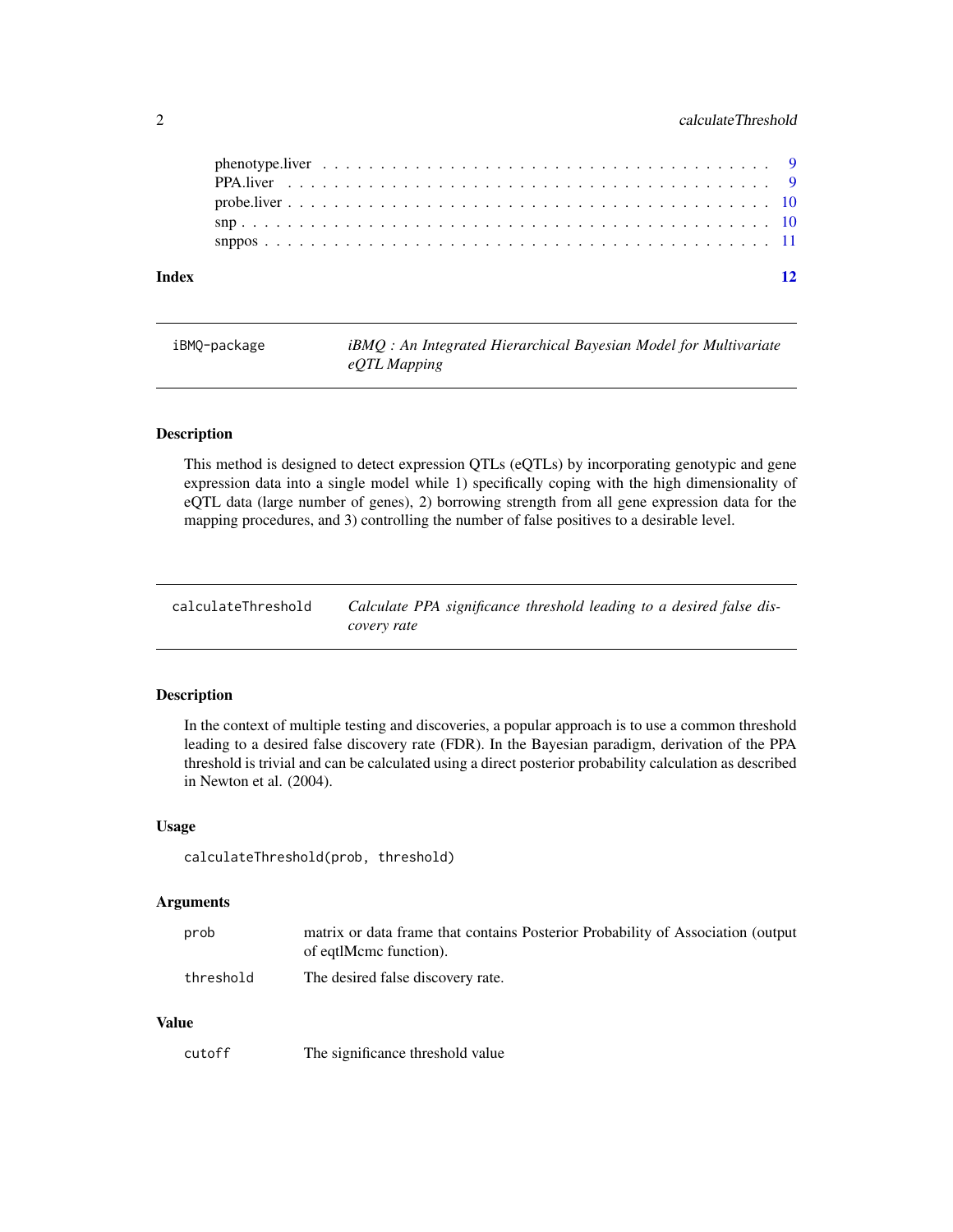## <span id="page-2-0"></span>eqtlClassifier 3

#### References

Newton, MA., Noueiry, A., Sarkar, D. and Ahlquist, P. (2004): "Detecting differential gene expression with a semiparametric hierarchical mixture method."Biometrics, 5(2), 155-176

#### Examples

```
data(PPA.liver)
cutoff.liver <- calculateThreshold(PPA.liver, 0.2)
```
eqtlClassifier *Classifying the eQTLs*

## Description

It is customary to distinguish two kinds of eQTLs: 1) cis-eQTLs (where the eQTL is on the same locus as the expressed gene); and 2) trans-eQTLs (where the eQTL is on a locus other than that of the expressed gene). The eqtlClassifier allows us to classify the eQTLs as either cis-eQTL or trans-eQTL according to their position in the genome.

#### Usage

eqtlClassifier(peak, posSNP, posGENE, max)

## Arguments

| peak    | A data frame of significant eQTLs (the output of the find Eqt I function)                                                     |
|---------|-------------------------------------------------------------------------------------------------------------------------------|
| posSNP  | A data frame specifying the genomic locations of genomic markers (i.e. SNPs).                                                 |
| posGENE | A data frame specifying the genomic locations of the genes (or probes).                                                       |
| max     | A cutoff value (in base pair) corresponding to the threshold where a eQTL is<br>considered to be cis-eOTL. A numerical value. |

#### Value

The output of the eqtlClassifier is a data frame where the first column contains the names of each gene, the second column contains the names of markers and the third column contains the PPA value for each significant eQTL. The fourth column contains the number of the chromosome to which the gene belongs, the fifth column contains the start position of the gene and the sixth column contains the end position of the gene. The seventh column contains the number of the chromosome to which the marker belongs, the eighth column contains position of the marker and the ninth column contains a descriptor of the type of eQTL (either cis or trans). Please note that in order to ascertain that an eQTL is either cis or trans, the positions of the markers and the gene need to the given to the function. If one of the values is missing the type of eQTL will be "NA".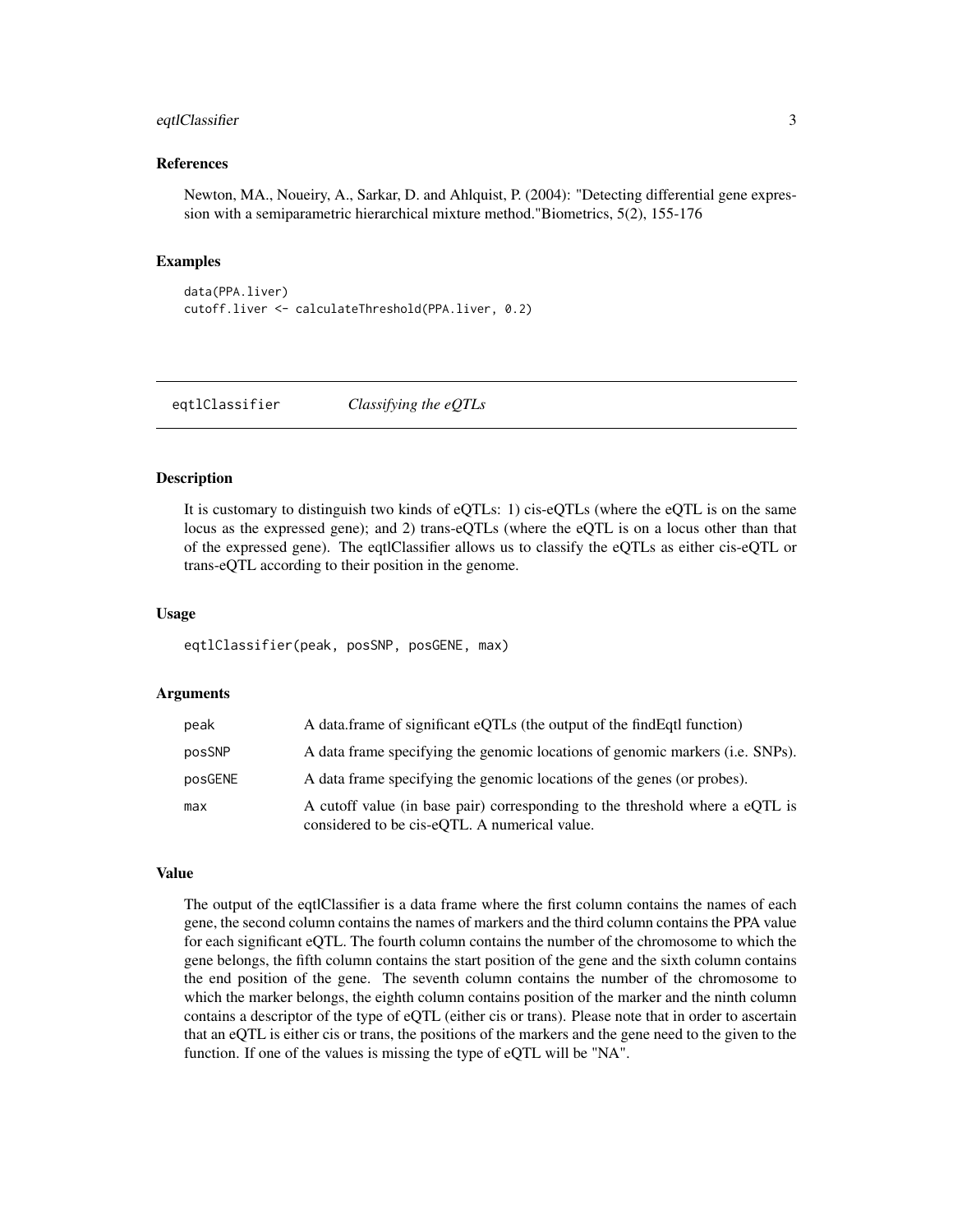## Examples

```
data(PPA.liver)
cutoff.liver <- calculateThreshold(PPA.liver, 0.2)
eqtl.liver <- eqtlFinder(PPA.liver, cutoff.liver)
data(map.liver)
data(probe.liver)
eqtl.type.liver <- eqtlClassifier(eqtl.liver, map.liver, probe.liver,5000000)
```
eqtlFinder *eqtlFinder*

## Description

We can calculate how many eQTLs have PPA above the cutoff with the eqtlFinder function.

#### Usage

eqtlFinder(prob, threshold)

## Arguments

| prob      | matrix or data frame that contains the Posterior Probability of Association values<br>(output of eqtlMcmc function)                                                                |
|-----------|------------------------------------------------------------------------------------------------------------------------------------------------------------------------------------|
| threshold | Threshold to be used to determine which OTLs are significant. This value can<br>be the output of the calculateThreshold function. It must be a numerical value<br>between 0 and 1. |

## Value

The output of the eqtlFinder is a data frame where the first column contains the names of each gene, the second column contains the names of corresponding markers and the third column contains the PPA value for each significant eQTL.

## Examples

```
data(PPA.liver)
cutoff.liver <- calculateThreshold(PPA.liver, 0.2)
eqtl.liver <- eqtlFinder(PPA.liver, cutoff.liver)
```
<span id="page-3-0"></span>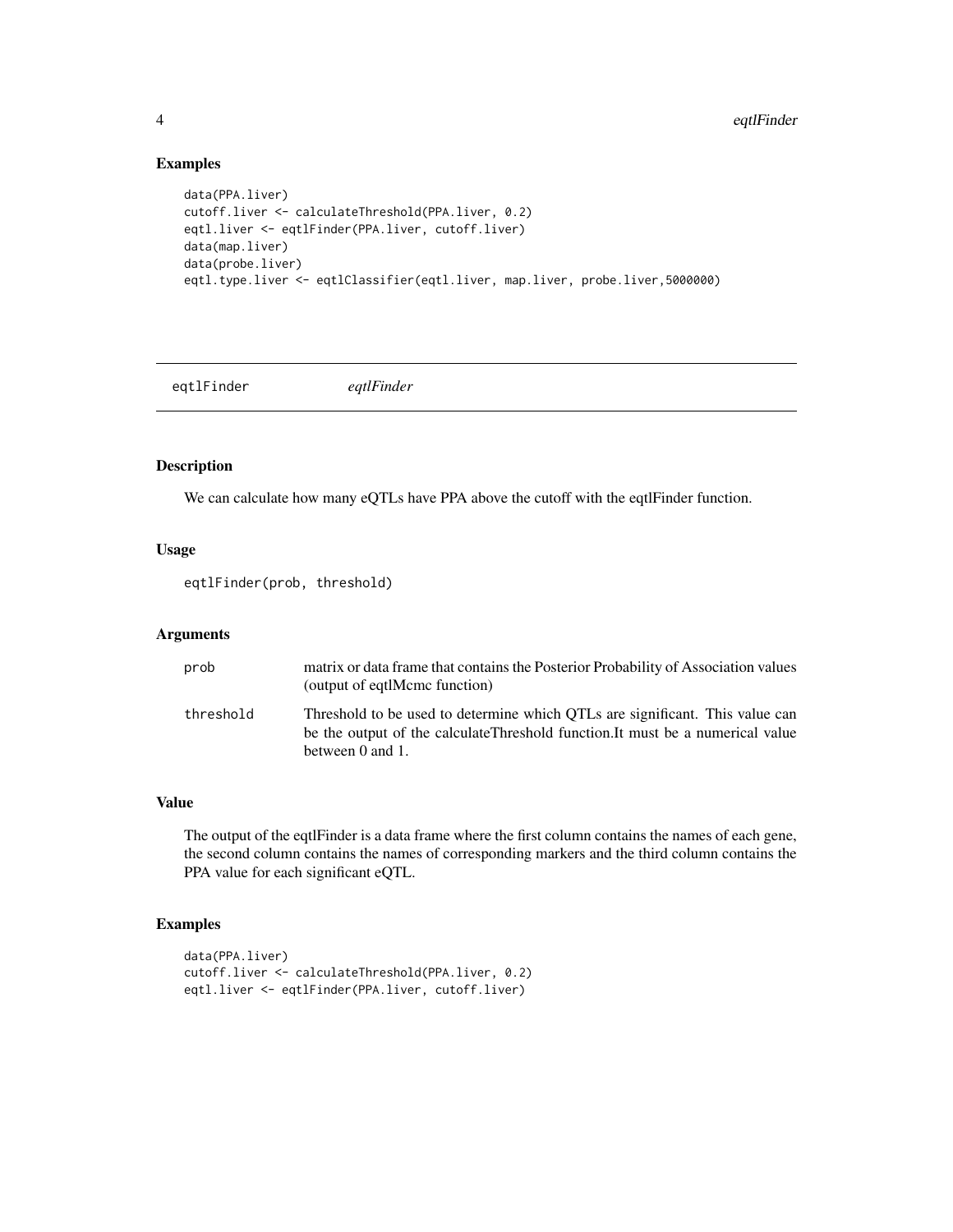<span id="page-4-0"></span>

## Description

Compute the MCMC algorithm to produce Posterior Probability of Association values for eQTL mapping.

## Usage

```
eqtlMcmc(snp, expr, n.iter, burn.in, n.sweep, mc.cores,
write.output = TRUE, RIS = TRUE)
```
## Arguments

| snp          | SnpSet class object                                                                                                                                                                               |
|--------------|---------------------------------------------------------------------------------------------------------------------------------------------------------------------------------------------------|
| expr         | ExpressionSet class object                                                                                                                                                                        |
| n.iter       | Number of samples to be saved from the Markov Chain                                                                                                                                               |
| burn.in      | Number of burn-in iterations for the Markov Chain                                                                                                                                                 |
| n.sweep      | Number of iterations between samples of the Markov Chain (AKA thinning)<br>interval)                                                                                                              |
| mc.cores     | The number of cores you would like to use for parallel processing. Can be set<br>be set via 'options( $\text{cores}=4$ )', if not set, the code will automatically detect the<br>number of cores. |
| write.output | Write chain iterations to file. If TRUE, output for variables will be written to<br>files created in the working directory.                                                                       |
| <b>RIS</b>   | If TRUE, the genotype needs to be either 0 and 1. If FALSE the genotype need<br>to be either 1,2 and 3.                                                                                           |

#### Details

The value of mc.cores may be ignored and set to one when the iBMQ installation does not support openMP.

#### Value

A matrix with Posterior Probability of Association values. Rows correspond to snps from original snp data objects, columns correspond to genes from expr data objects.

#### References

Scott-Boyer, MP., Tayeb, G., Imholte, Labbe, A., Deschepper C., and Gottardo R. An integrated Bayesian hierarchical model for multivariate eQTL mapping (iBMQ). Statistical Applications in Genetics and Molecular Biology Vol. 11, 2012.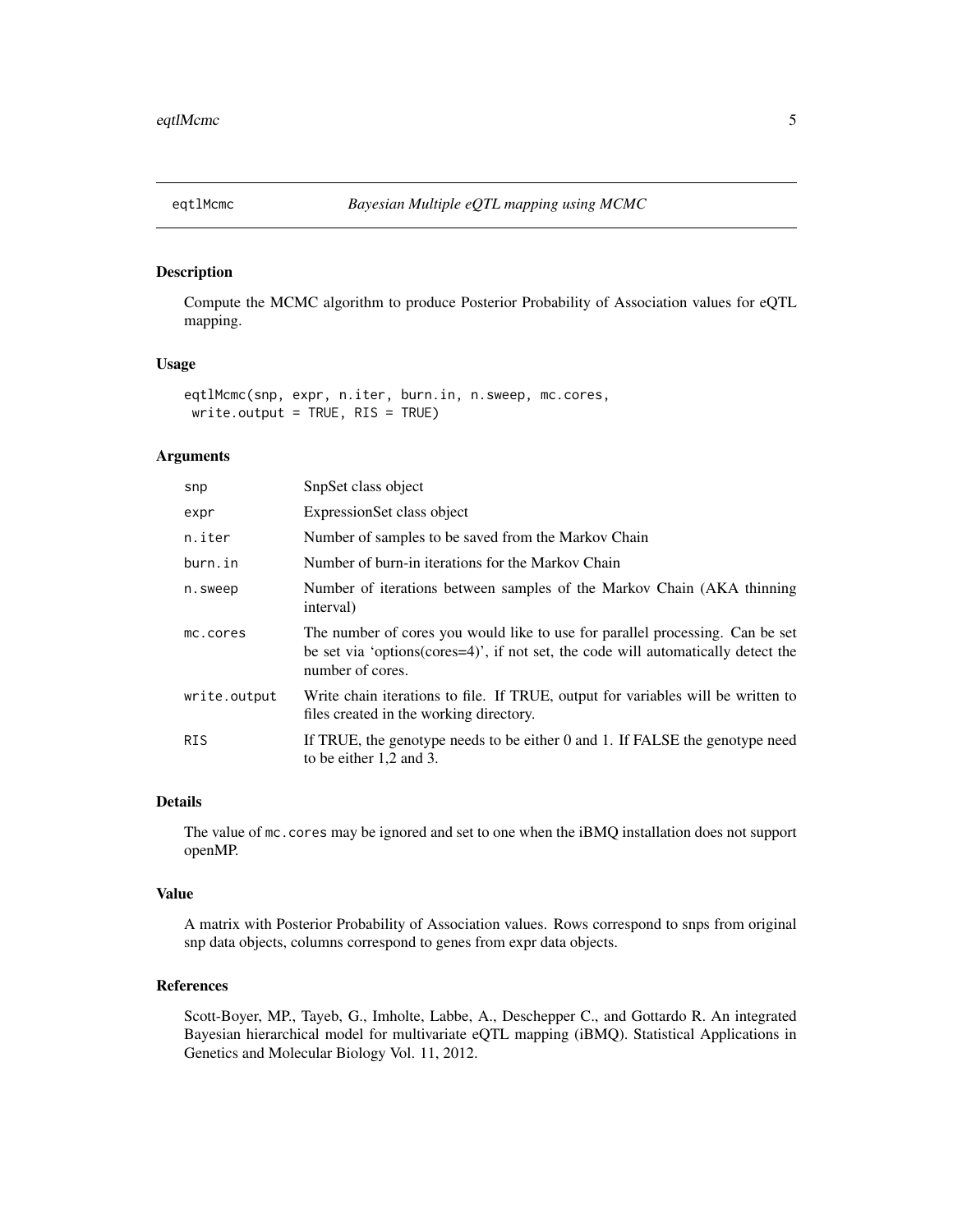6 genepos estableceu en la construction de la construction de la construction de la construction de la construction de la construction de la construction de la construction de la construction de la construction de la const

#### Examples

```
data(phenotype.liver)
data(genotype.liver)
#PPA.liver <- eqtlMcmc(genotype.liver, phenotype.liver, n.iter=100,burn.in=100,n.sweep=20,mc.cores=6, RIS=FALSE)
```
gene *Gene expression from whole eye tissue from n = 68 BXD RIS mice.*

#### Description

This dataset comprises the profiles of mRNA abundance in whole eye tissue from  $n = 68 BXD$ RIS mice, as measured using Affymetrix M430 2.0 microarrays. To ease calculation and facilitate comparisons, we will use a set of  $G = 1000$  probes

#### Usage

data(gene)

## Format

The format is: Formal class 'ExpressionSet' [package "Biobase"]

#### Source

This example uses data generated by Williams and Lu, as available from the Gene Networkwebsite (genenetwork.com). This dataset comprises the profiles of mRNA abundance in whole eye tissue from n = 68 BXD RIS mice, as measured using Affymetrix M430 2.0 microarrays. To ease calculation and facilitate comparisons, we will use a set of  $G = 1000$  probes

#### Examples

data(gene)

genepos *Gene position data frame*

## Description

A data frame specifying the genomic locations of each gene/probe needs to be prepared with the following columns: gene name, chromosome number, start location (in base pairs) and the location (in base pairs).

#### Format

A data frame with 1000 observations with the following columns: gene name, chromosome number, start location (in base pairs) and the location (in base pairs).

<span id="page-5-0"></span>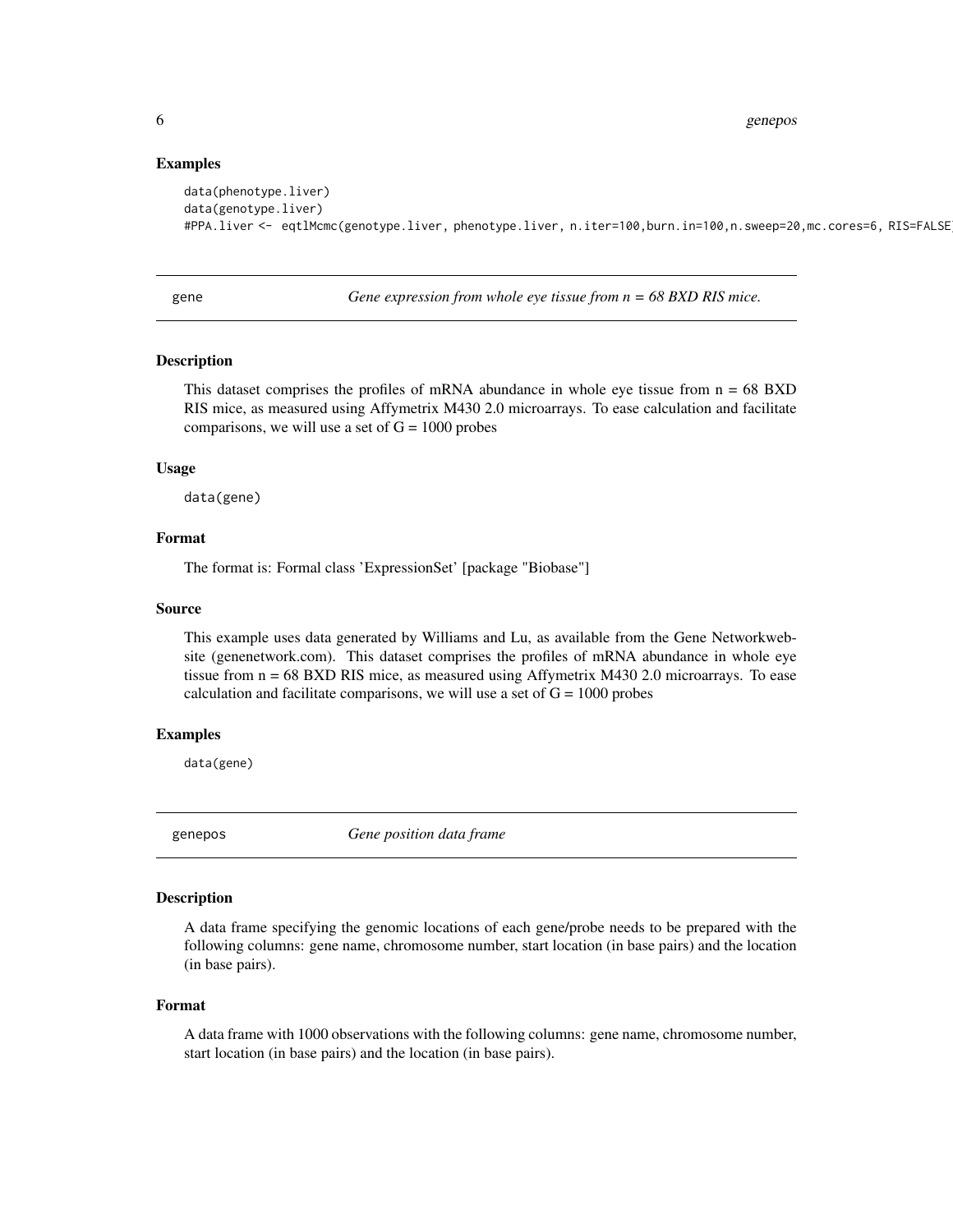## <span id="page-6-0"></span>genotype.liver 7

#### Source

This example uses data generated by Williams and Lu, as available from the Gene Networkwebsite (genenetwork.com). This dataset comprises the profiles of mRNA abundance in whole eye tissue from n = 68 BXD RIS mice, as measured using Affymetrix M430 2.0 microarrays. To ease calculation and facilitate comparisons, we will use a set of  $G = 1000$  probes

## Examples

data(genepos)

genotype.liver *A set of 290 SNPs from 60 F2 mice.*

#### **Description**

A set of 290 single nucleotide polymorphic markers (SNPs) from 60 F2 mice.

## Format

The format is: Formal class 'SnpSet' [package "Biobase"]

#### Source

This F2 cross data set containing genotypic and phenotypic information for 60 mice was obtained from the lab of Alan Attie at the University of Wisconsin-Madison. These data are also available at GEO (accession number GSE3330). Only the 5000 most variable expression traits out of 45,265 transcripts from the liver were used for the current example.

#### Examples

data(genotype.liver)

hotspotFinder *hotspotFinder*

## Description

One main advantage of our method is its increased sensitivity for finding trans-eQTL hotspots (corresponding to situations where a single SNP is linked to the expression of several genes across the genome).

#### Usage

hotspotFinder(peak, numgene)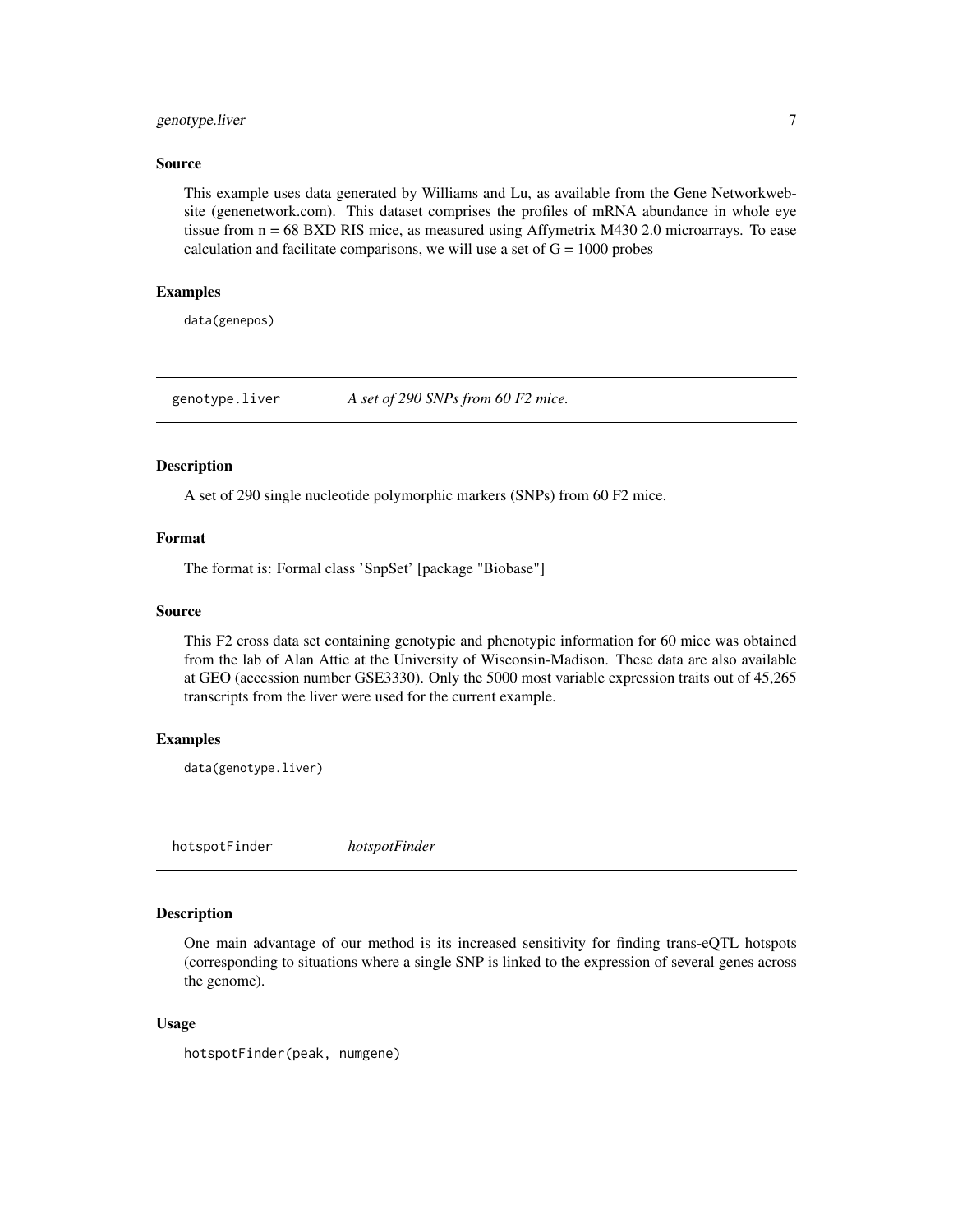<span id="page-7-0"></span>8 map.liver

#### **Arguments**

| peak    | A data frame (3 columns) corresponding to the output of the eqtl Finder function<br>or the data frame (9 columns) corresponding to the output of the eqtlClassifier<br>function. |
|---------|----------------------------------------------------------------------------------------------------------------------------------------------------------------------------------|
| numgene | The minimum of gene to detect.                                                                                                                                                   |

## Value

The output of this function is a list, where each element is a marker. For each marker there is a data frame with all the eQTLs linked to this marker.

## Examples

```
data(PPA.liver)
cutoff.liver <- calculateThreshold(PPA.liver, 0.2)
eqtl.liver <- eqtlFinder(PPA.liver, cutoff.liver)
hotspot.liver <- hotspotFinder(eqtl.liver,20)
```
map.liver *SNP position data frame*

#### Description

A data frame specifying the genomic locations of each SNP with following columns: SNP name, chromosome number, SNP location (in base pair).

#### Format

A data frame with 290 observations with the following columns: SNP name, chromosome number, SNP location (in base pair).

#### Source

This F2 cross data set containing genotypic and phenotypic information for 60 mice was obtained from the lab of Alan Attie at the University of Wisconsin-Madison. These data are also available at GEO (accession number GSE3330). Only the 5000 most variable expression traits out of 45,265 transcripts from the liver were used for the current example.

## Examples

data(map.liver)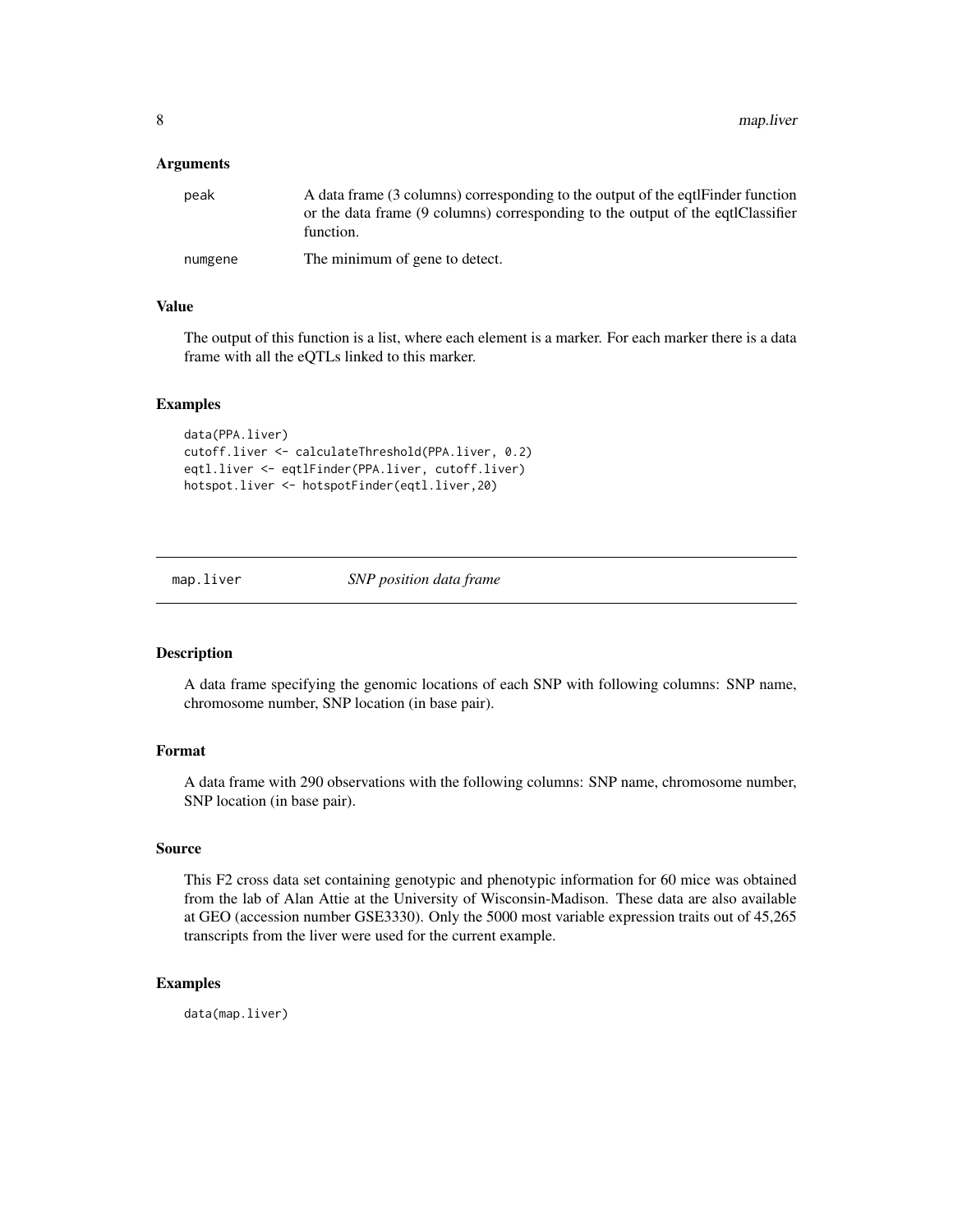<span id="page-8-0"></span>

#### Description

Gene expression of 5000 probe from liver tissue from  $n = 60 F2$  mice.

#### Format

The format is: Formal class 'ExpressionSet' [package "Biobase"]

#### Source

This F2 cross data set containing genotypic and phenotypic information for 60 mice was obtained from the lab of Alan Attie Lab at the University of Wisconsin-Madison. These data are also available at GEO (accession number GSE3330). Only the 5000 most variable expression traits out of 45,265 transcripts from the liver were used for the current example.

#### Examples

data(phenotype.liver)

PPA.liver *A matrix with Posterior Probabilities of Association*

#### Description

The result is a matrix with Posterior Probabilities of Association for each gene (row) and SNP (column). The PPA matrix was previously calculated with 100,000 iterations for liver tissue from n  $= 60$  F2 mice dataset

## Examples

data(PPA.liver)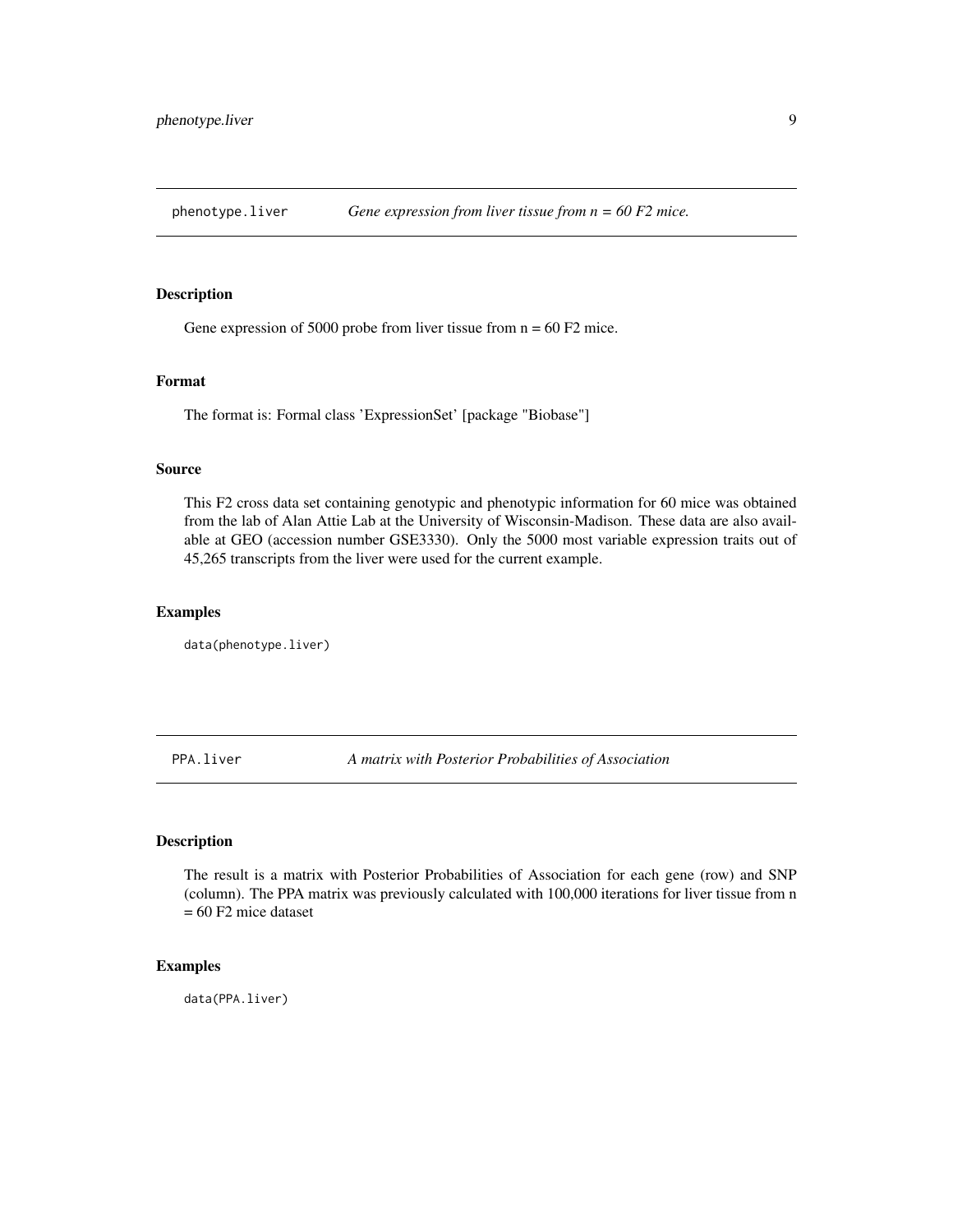<span id="page-9-0"></span>

## Description

A data frame specifying the genomic locations of each gene/probe needs to be prepared with the following columns: gene name, chromosome number, start location (in base pairs) and the location (in base pairs).

## Usage

data(probe.liver)

#### Format

A data frame with 4427 observations with the following columns: gene name, chromosome number, start location (in base pairs) and the location (in base pairs).

#### Source

This F2 cross data set containing genotypic and phenotypic information for 60 mice was obtained from the lab of Alan Attie Lab at the University of Wisconsin-Madison. These data are also available at GEO (accession number GSE3330). Only the 5000 most variable expression traits out of 45,265 transcripts from the liver were used for the current example.

#### Examples

data(probe.liver)

snp *A set of 1700 SNP from 68 BXD RIS mice.*

#### Description

A set of 1700 single nucleotide polymorphic markers (SNPs) from 68 BXD RIS mice.

## Usage

```
data(snp)
```
## Format

The format is: Formal class 'SnpSet' [package "Biobase"]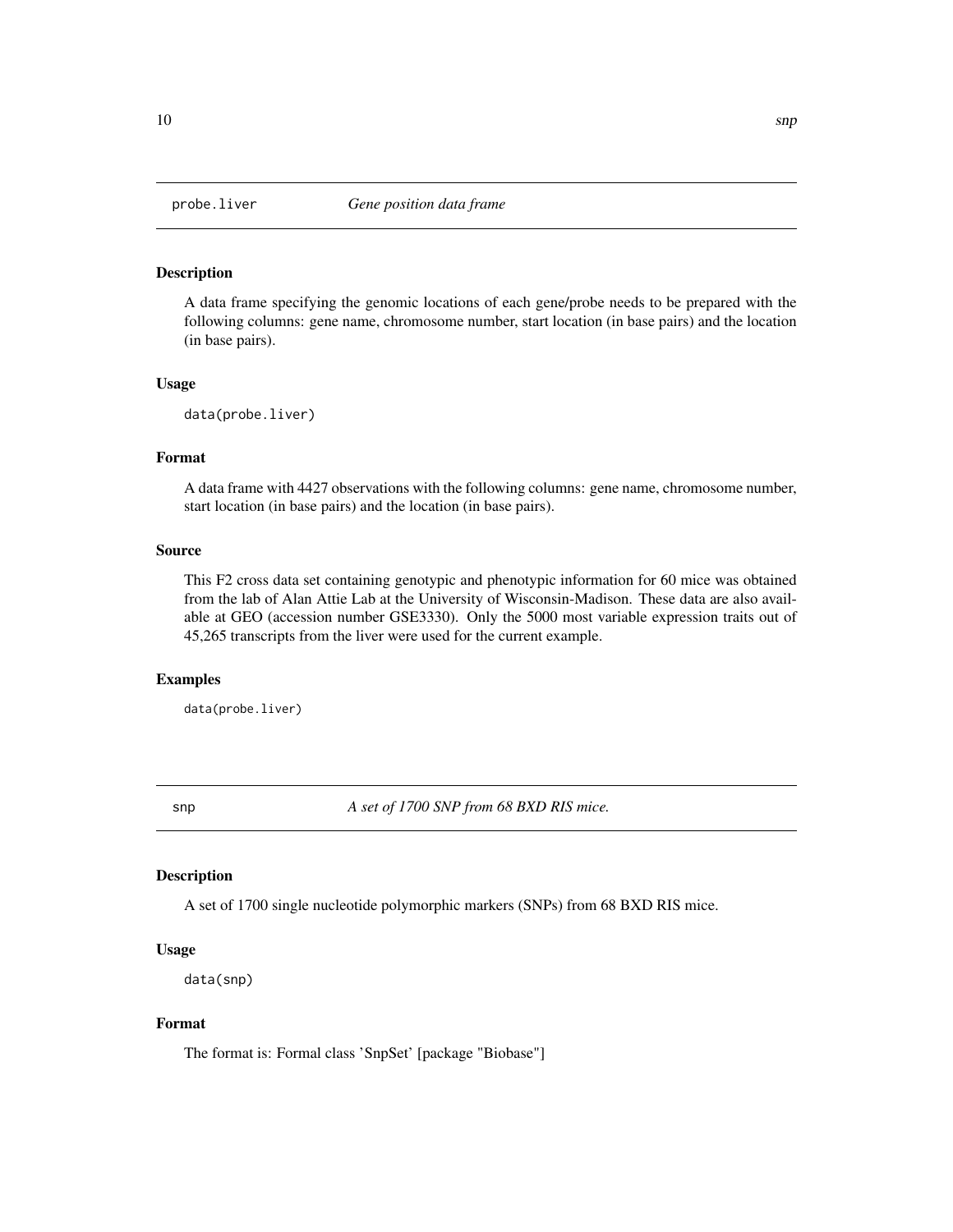#### <span id="page-10-0"></span>snppos and the state of the state of the state of the state of the state of the state of the state of the state of the state of the state of the state of the state of the state of the state of the state of the state of the

#### Source

This example uses data generated by Williams and Lu, as available from the Gene Networkwebsite (genenetwork.com). This dataset comprises the profiles of mRNA abundance in wholeeye tissue from n = 68 BXD RIS mice, as measured using Affymetrix M430 2.0 microarrays . To ease calculation and facilitate comparisons, we will use a set of  $G = 1000$  probes and 1700 single nucleotide polymorphic markers (SNPs).

## Examples

data(snp)

snppos *SNP position data frame*

## Description

A data frame specifying the genomic locations of each SNP with following columns: SNP name, chromosome number, SNP location (in base pair).

## Usage

data(snppos)

## Format

A data frame with 1700 observations with the following columns: SNP name, chromosome number, SNP location (in base pair).

#### Source

This example uses data generated by Williams and Lu, as available from the Gene Network website (genenetwork.com).

#### Examples

data(snppos)